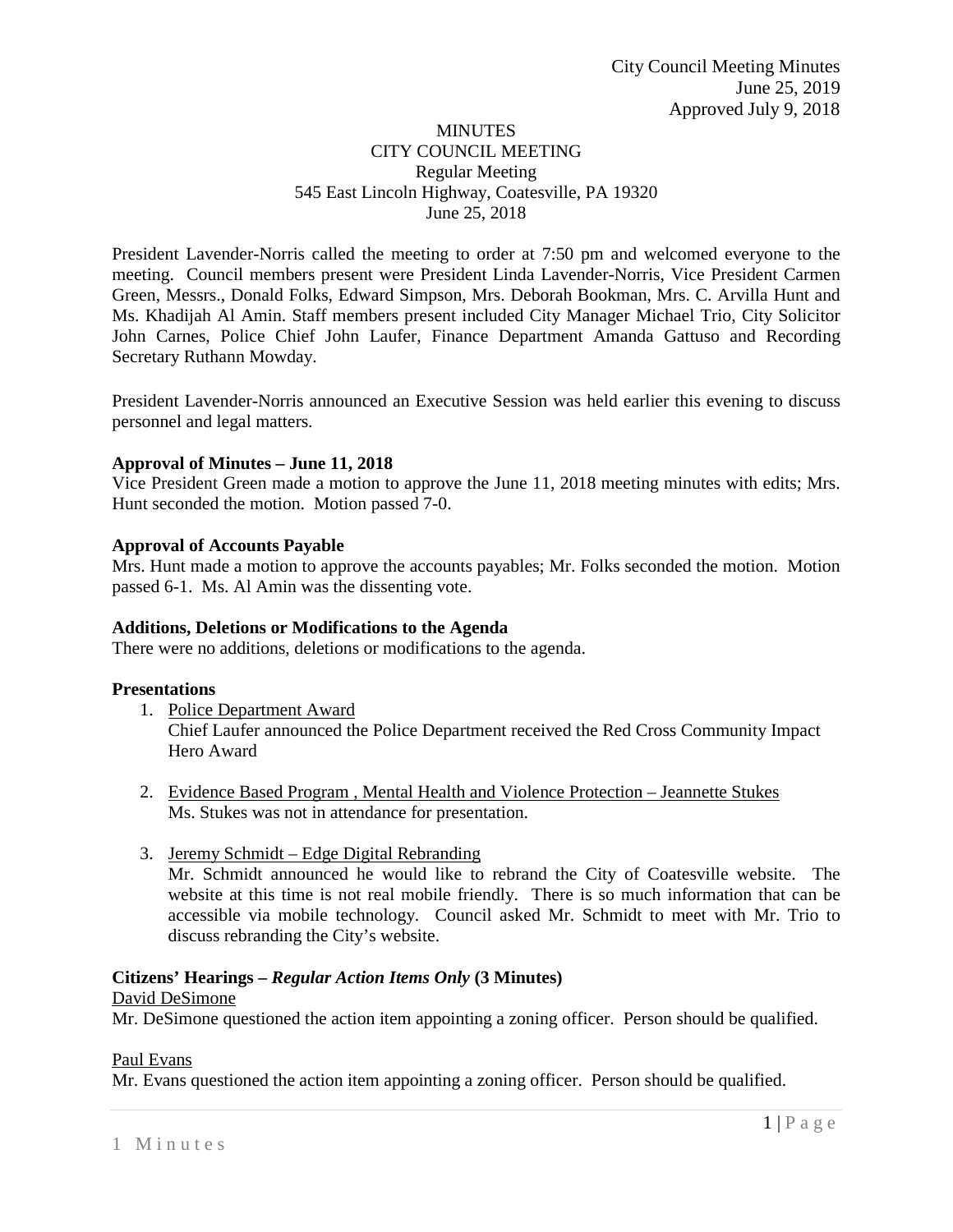Mrs. Bookman made a motion to close citizens' hearings on regular action items only; Ms. Al Amin seconded the motion. Motion passed 7-0.

### **Regular Action Items**

1. Receive and consider Resolution for Plan Revision for New Land Development

Vice President Green made a motion to approve the Resolution for Plan Revision for New Land Development as identified as Coatesville Mixed Use Redevelopment that such subdivision be served by sewer tap ins and sewer extensions; Ms. Al Amin seconded the motion. Motion passed 7-0.

2. Receive and consider appointment of Zoning Officer

Ms. Al Amin made a motion to table appointment of Scott Mulderig as Zoning Officer until next meeting; Vice President Green seconded the motion. Motion passed 7-0.

Ms. Al Amin made a motion to appoint Cedarville Engineering as Zoning Officer; Mr. Folks seconded the motion. Motion failed 1-6. President Lavender-Norris, Vice President Green, Mrs. Bookman, Ms. Al Amin, Mrs. Hunt and Mr. Simpson were the dissenting votes.

3. Receive and consider MS4 TMDL Plan Proposal From Cedarville Engineering

Mrs. Bookman made a motion to approve the proposal from Cedarville Engineering to provide support services for the city's Total Maximum Daily Load (TMDL) Plan, as required by the Pennsylvania Department of Environmental Protection (PA DEP) for the contract price of \$14,370.00; Mr. Simpson seconded the motion. Motion passed 7-0.

4. Receive and consider authorization of RFP for furniture financing Ms. Al Amin made a motion to authorize the RFP for furniture financing; Mrs. Hunt seconded the motion. Motion passed 7-0.

Mr. Simpson made a motion to close regular action items; Mr. Folks seconded the motion. Motion passed 7-0.

### **Discussion Item**

1. Meeting Minutes

There was no discussion on meeting minutes.

2. Patton Park

Mrs. Bookman announced the message board was installed at Patton Park. Thankful to Council for helping make this possible. Looking forward to move on to the other parks in the City.

### **Solicitor's Report**

Mr. Carnes announced:

• The Ordinance amending provisions governing off-premises sign regulations was advertised for public hearing and consideration for adoption at the July 9, 2018 public meeting. Minor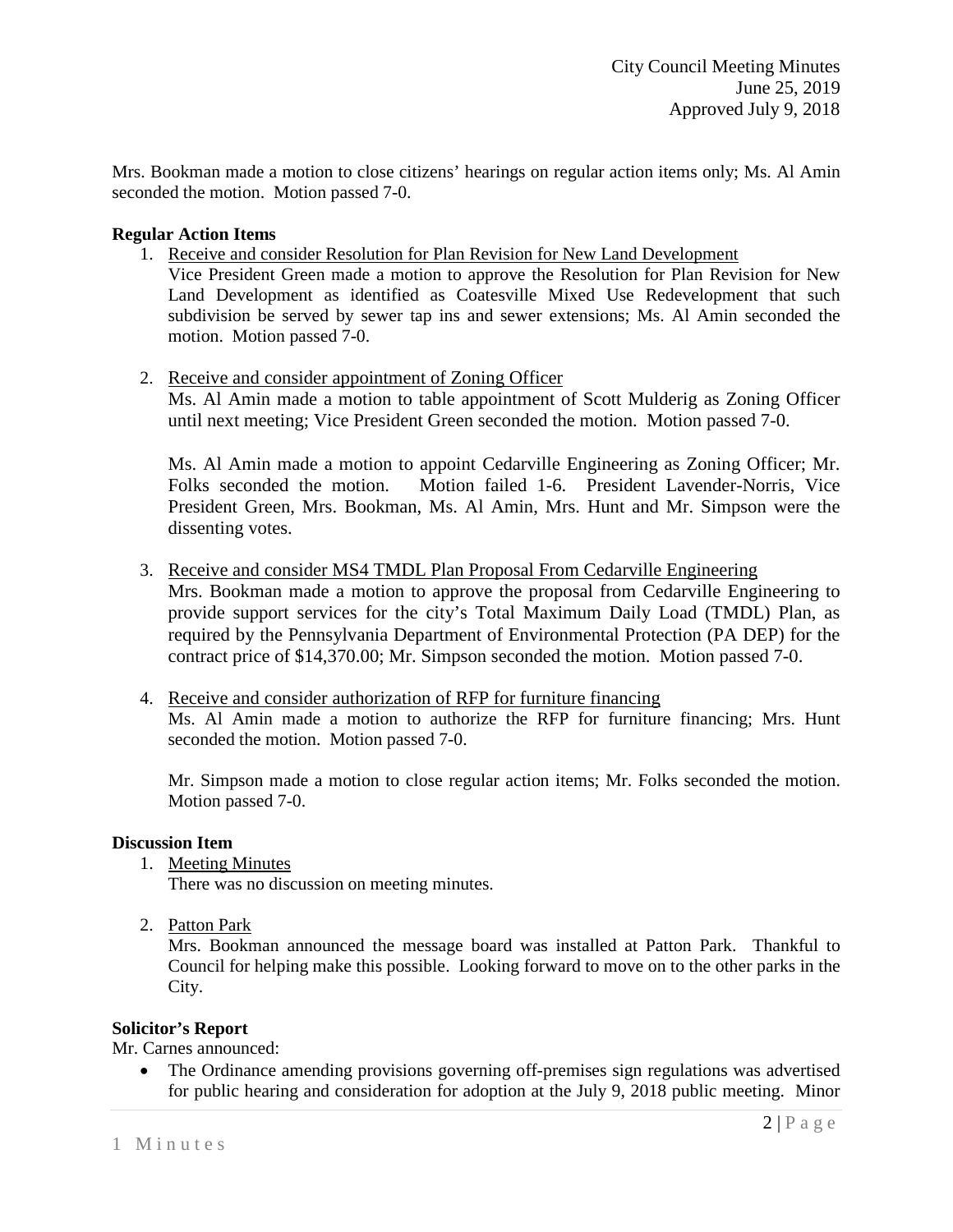typographical errors were picked up by the County Planning review and have been addressed and a re-review sought.

- The Ordinances for Martin Luther King, Jr. Boulevard will take time to review with County and amend the official map of the City of Coatesville to reflect the name change.
- Assisted with various miscellaneous matters involving litigation and enforcement and has assisted the City in its interpretation of codes, rules and regulations and various personnel matters.

# **City Manager's Report**

Mr. Trio announced:

- The bids are being expedited for  $1<sup>st</sup>$  Avenue and Route 82 redesign and  $3<sup>rd</sup>$  Avenue. Hope to get better pricing. The original bids were very high.
- City Hall Update
	- o District Court has moved in and is operating
	- o Working on punch outs and getting certifications for building
- Splash Pad
	- o JCI has electricians out to fix the electrical work
	- o Thank you to the Chief, Scott and Vietri for your assistance with the Splash Pad.

## **Citizens' Hearings –** *Non-Agenda Items Only* **(3 Minutes)**

### John Robinson

Mr. Robinson asked for the City of Coatesville to recognize Diana Lewis for her inclusion in the Smithsonian Institutes African American Museum's Media Exhibit. She has received a list of honors throughout her career. Mrs. Lewis grew up in the City of Coatesville. Council stated they would like to formally honor Mrs. Lewis at a Council meeting in August.

## Dave DeSimone

Mr. DeSimone voiced his concerns regarding the Codes department and violations/citations. He has been very active over the years in the beautification of the City. He voiced his concerns regarding the maintenance and upkeep of the grounds around the Dollar Store. Council stated the City will make arrangements to meet with the Dollar Store.

## Paul Evans

Mr. Evans voiced his concerns regarding the process of filing complaints and their responses. There have been allegations, rumors of harassment and he has acted with integrity. He cautioned Council on putting people in gate keeper positions.

### Cass Rawlins

Mr. Rawlins questioned the peddler license and asked if everyone is required to obtain the permit. Council explained the peddler license is required for the manager, and all employees that work are required to have a background check.

## Lula Johnson

Ms. Johnson inquired about a ticket she received parking next to her driveway and asked what required distance to park away from a driveway is. Chief Laufer asked her to fill out a parking review request and speak to Sergeant Ollis.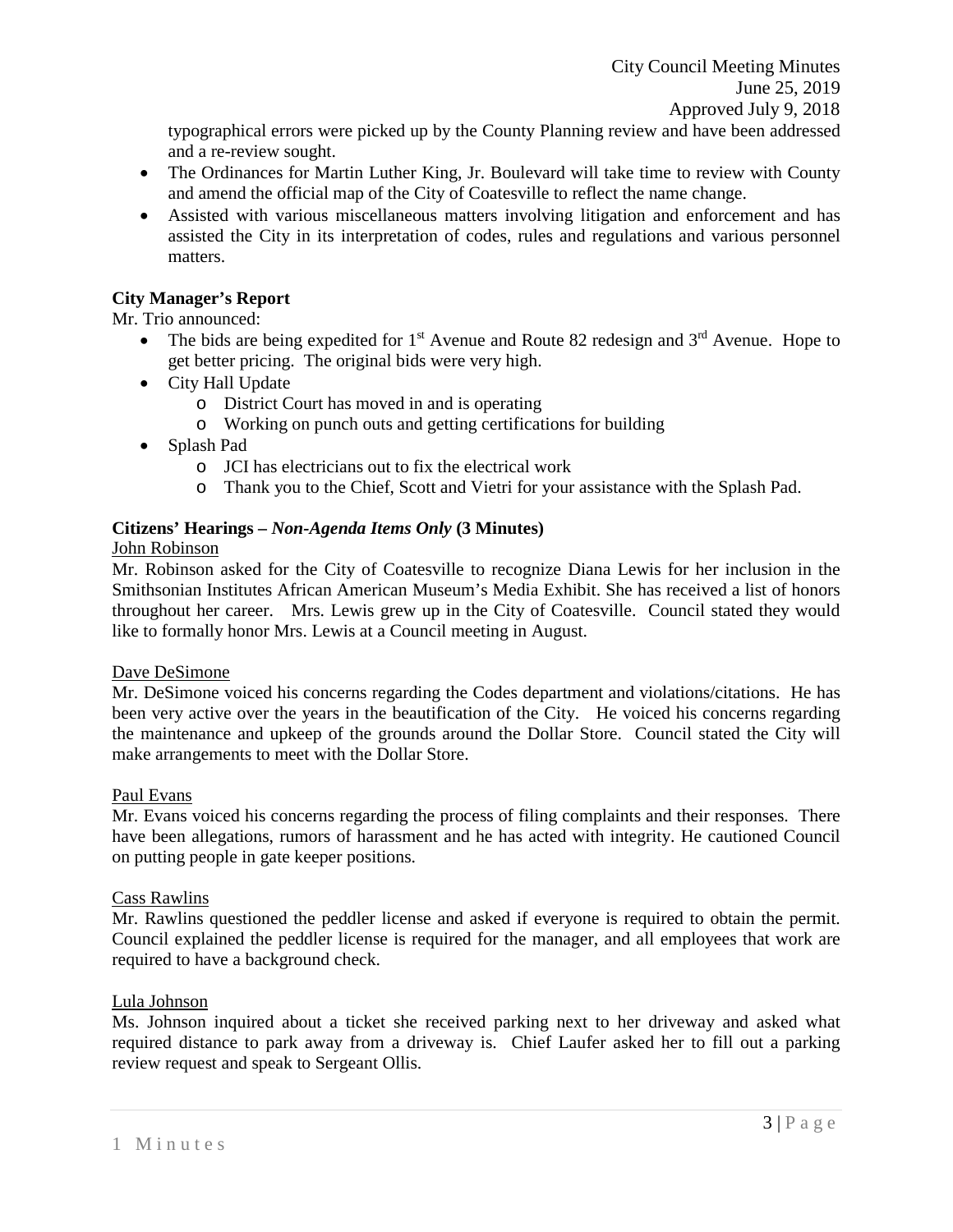## Fran Scamuffa

Ms. Scamuffa asked for the speakers to be up higher for everyone to hear. She suggested Council go out and see the properties and violations in the City. Ms. Al Amin stated she has ridden with the Codes Officer and observed properties throughout the City.

### Joe Hamrick

Mr. Hamrick asked for the vote on the Zoning Officer. He did not hear the official votes.

### Christopher Brown

Mr. Brown asked about the status of his meeting. He did not meet with the City Manager but met with Mr. Swift. Council asked Mr. Brown to meet with Mr. Trio on Tuesday to discuss his complaints.

### Diane Brownfield

Mr. Brownfield thanked and congratulated the Police for the great job they are doing. She asked if the City owned Alleyways. She read the dates of the certified re-election totals (5/31/18) and the Swearing date (5/29/18). Council noted the members were resort in after the certification. President Lavender-Norris stated the City follows the charter.

Mrs. Bookman made a motion to close citizens' hearings on non-agenda items; Ms. Al Amin seconded the motion. Motion passed 7-0.

### **Special Events**

There were no special events at this time.

### **Council Comments**

Mr. Simpson thanked everyone for attending the meeting. He asked if there are any other Assistant City Manager interviews scheduled.

Mr. Folks thanked everyone for attending the meeting. Six years ago, he received a coin which reads "For service with strength, honor, integrity and pride". We need to get back to pride and honor.

Mrs. Hunt thanked everyone for attending the meeting. There has been a lot of decisions to make, we are working together to make the best decisions to move our city forward. It is with great pride to honor my cousin, Diana Lewis, as she was inducted into the Hall of Fame. Mrs. Lewis grew up in the City and want us to honor her. She should receive a key to the City. She has been the Marshall for the City of Coatesville Christmas Parade a couple of times.

Ms. Al Amin thanked everyone for attending the meeting. We as a Council will collectively continue to work together to move Coatesville forward. I will certainly always do what I consider to be my share to make sure I am doing exactly what the citizens elected me to do and help move Coatesville forward.

Mrs. Bookman thanked everyone for attending the meeting. See you next meeting.

Vice President Green thanked everyone for attending the meeting. Mr. DeSimone, we appreciate you and know you take pride in your properties. We gave you a Certificate for things you did in the City. She thanked the Chief and Sergeant Ollis for bringing such honor to the Police Department. Mr.